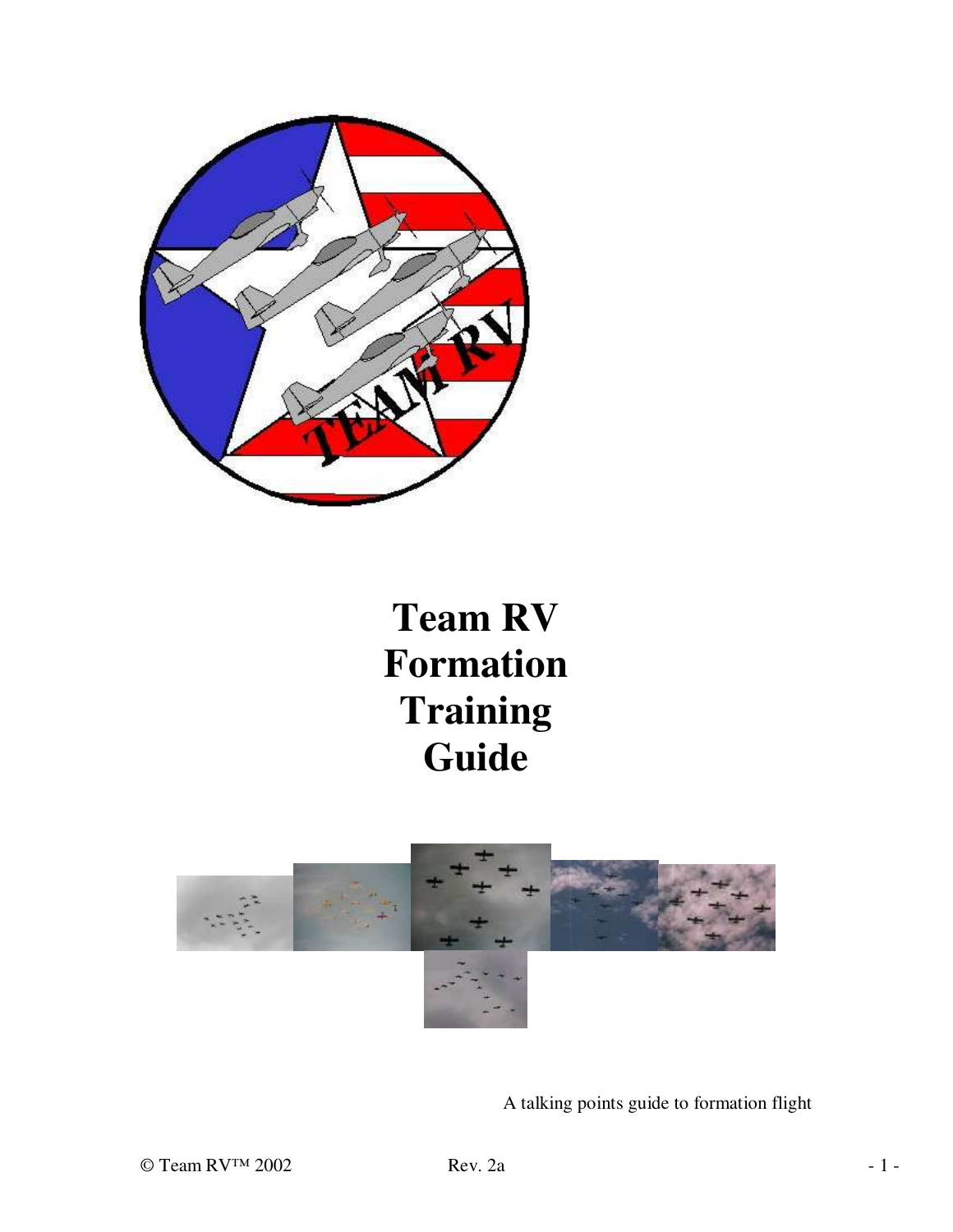## **Table of Contents**

| Trail |  |
|-------|--|
|       |  |
|       |  |
|       |  |
|       |  |
|       |  |
|       |  |
|       |  |
|       |  |
|       |  |
|       |  |
|       |  |
|       |  |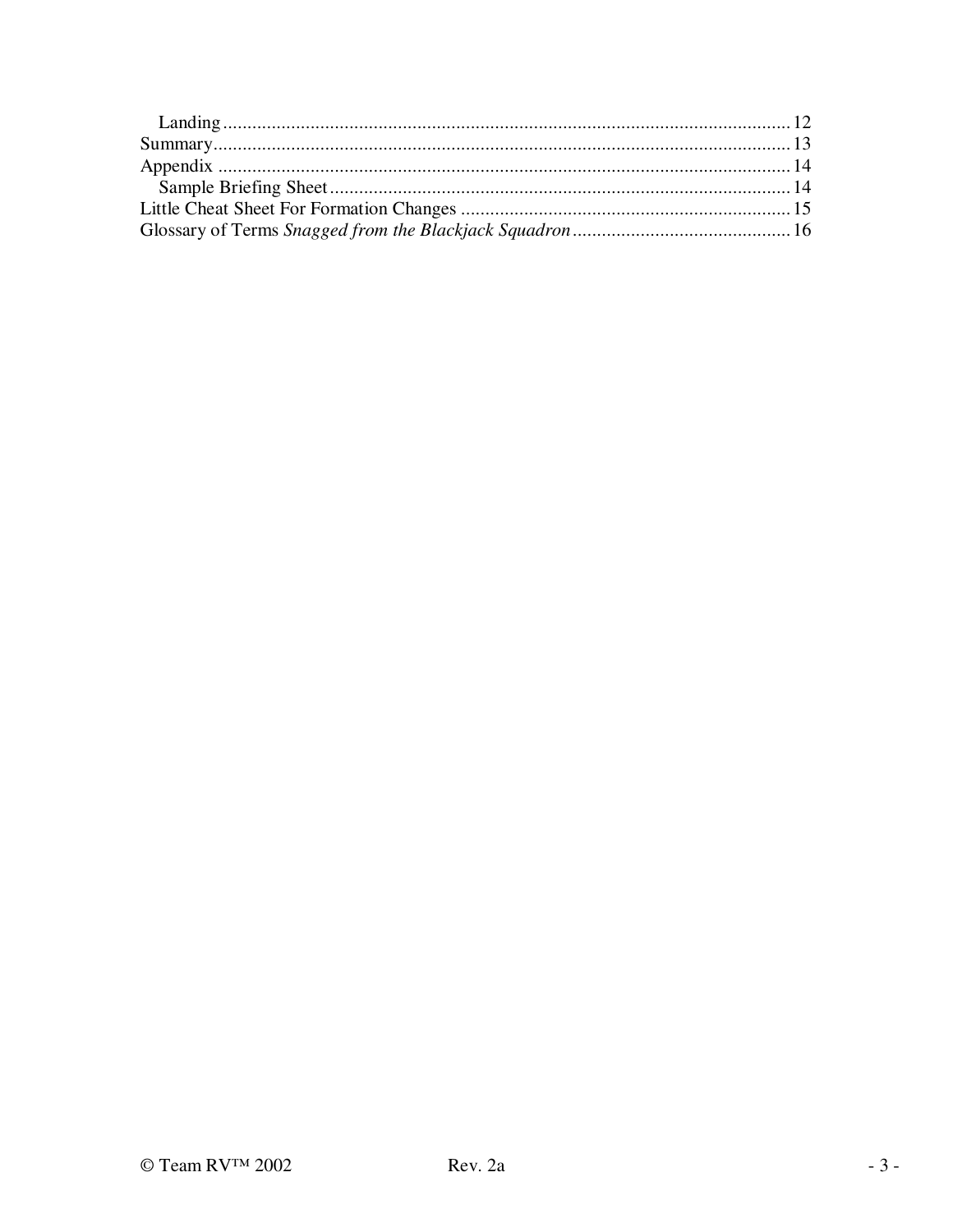## **Purpose**

The purpose of this document is **NOT** to teach the in's and out's of formation flying. Others before me have done a much better job than I ever could. I wrote this more as a training syllabus as I was being asked more and more to provide training in seminars and clinics. This is more a talking points guide to help me with discussion points when training RV' ers on formation flying. This does not cover every topic, nor will this alone provide you with the knowledge you need to be safe. What this will do is provide a list of talking points for a formation training clinic.

## **What is formation flying?**

Formation: A disciplined flight of 2 or more aircraft under the command of a flight leader, using a standardized set of signals and commands to direct the wingmen. Not to be confused with a gaggle.

## **Why do we do this?**

Formation flight is derived from the military with very practical uses, mostly tactical in nature for protection and strike capability. For civilian use, it is mostly for fun, convenience, safety, and more fun. I started Team RV after spending some time with a close friend 'Subaru Bob' Goodman, retired fighter jock, who introduced me to formation flying one day. I quickly found out that flying in tight formation with an RV buddy, was a whole lot more fun than just tooling around the patch. After getting more involved, I soon learned that there is much more to it than joining up and flying around. This is an art. A real discipline that requires attitude, focus, and practice, practice, practice. Ultimately I wanted a demonstration team to fly in local parades, air shows, and Oshkosh.

## **Standards**

In order to facilitate consistency and safety, standards are necessary. To fly formation in an air show, what the FAA refers to as 'waivered' airspace, you must be certified by an FAA recognized organization. The only civilian general aviation group that does this currently is Formation Flying Inc. (FFI). FFI, along with other formation groups like the Warbirds of America, use the North American Training Association (NATA) (T-34) Formation Flying Manual, herein referred to as *Thuh Book* as a basis for their formation certification. ALL Team RV members and students are expected to own this inexpensive manual. A search on the web will provide you with a list of places to get it. The twocassette video (VHS) (230 minutes) package 'Formation Flying: The Art', \$69.95, herein referred to as *Thuh Video* available from Sporty's Pilot Shop (catalog # 632A) is the best formation information material available. The video package includes the (T-34) Formation Flying Manual. Knowing these 2 training guides will get you 95% of what you need to know. The other 5 % comes with practice. Have I mentioned that this requires practice? Enough said on that.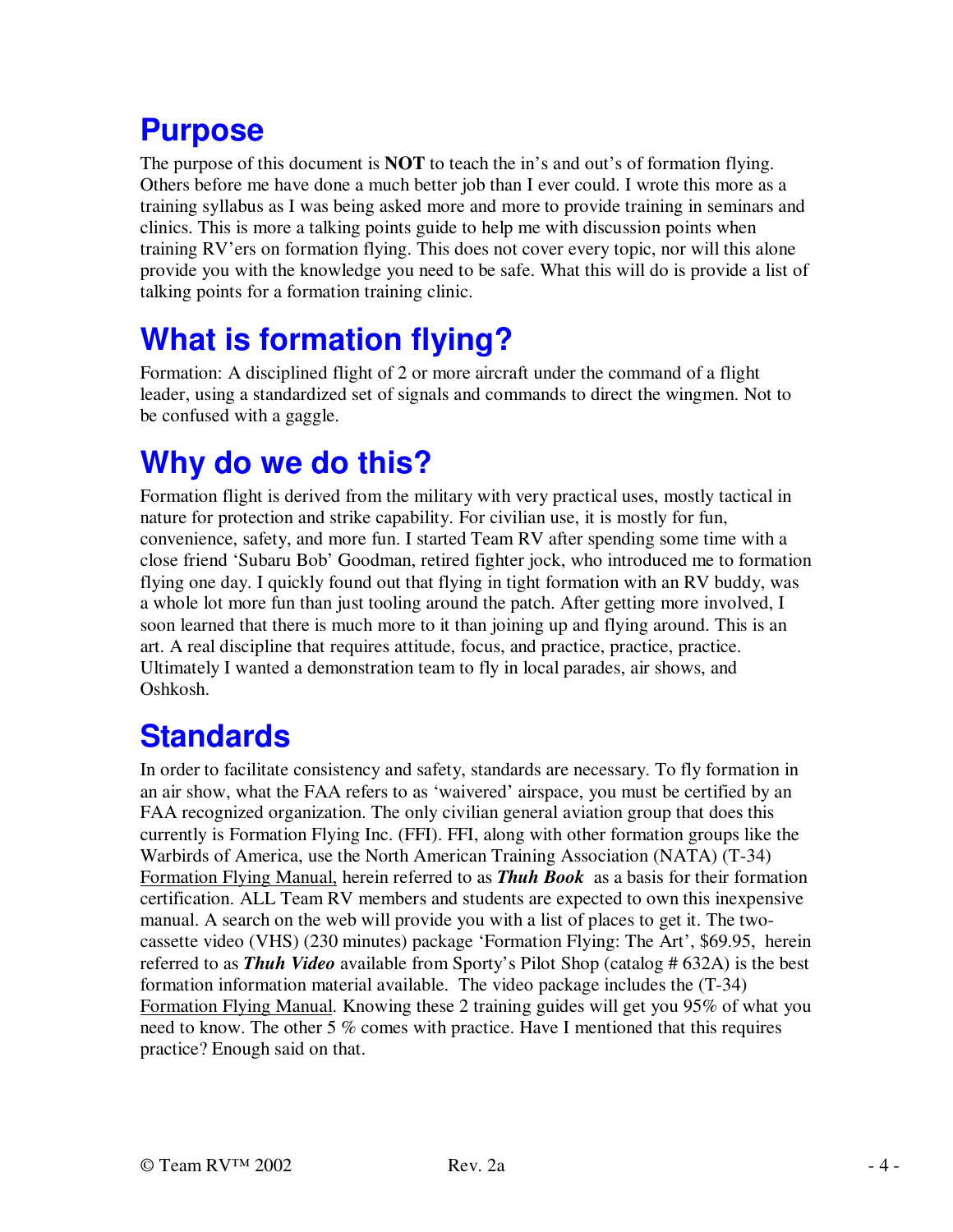## **Regulations:**

There are few regulations to worry about. I won't quote the FAR's, but here is the jist:

- Formation flights are treated as one plane
- Lead is in charge
- Must be prearranged, with no passengers for hire
- Only lead squawks, others 'choke the parrot'

## **Pre-flight…. The Briefing**

The FAA requires that in order to fly formation:

- The formation must have been prearranged by the pilots in command of the aircraft
- There must be no passengers for hire in the aircraft

Notice it does not say 'arranged on the fly.' **A briefing is essential**. A briefing should be just that, brief. Standards are standards, and should not be briefed. You are expected to know the standards. If you arrive at a briefing and do not know the standards, you will make the other flight members concerned for the flight, as others have prepared and you have not. You are expected to arrive at a briefing prepared with the knowledge of formation basics covered in *Thuh Book* and *Thuh Video*. Please, take this seriously by being prepared.

A briefing will cover many things, usually quickly, a list of which can be found in the appendix on the Team RV briefing sheet. Come to your briefing with a **briefing sheet and a pen**. Your lead will be impressed. Here are some items to consider during a briefing:

- A briefing is led by the flight lead. Do not argue with the flight lead. This is his flight. If you don't like what's going on, leave and get your own flight, but respect your flight lead if you stay. Leave your ego at home.
- Questions should generally be left until the end of the brief
- There are no Dumb ?'s in a briefing. Resolve any questions now. Nothing worse than, during the flight, having a question mark come over your plane and hover over you like a halo and sit there, requiring you to either risk other members in the flight by doing the wrong thing, or have to key up and ask.
- The most experienced pilot is always the lead, next is 3, 2, then 4

## **Terms**

Like any specialized activity, there are specialized terms. Just some jargon to keep the 'regular people' confused and wondering what we are talking about. Most are defined in *Thuh Book*. I'll list some here. Also see the appendix for a glossary of terms.

| Gaggle  | Sucked       | Bearing    |
|---------|--------------|------------|
| Section | Acute        | Rendezvous |
| Flight  | Step Down/Up |            |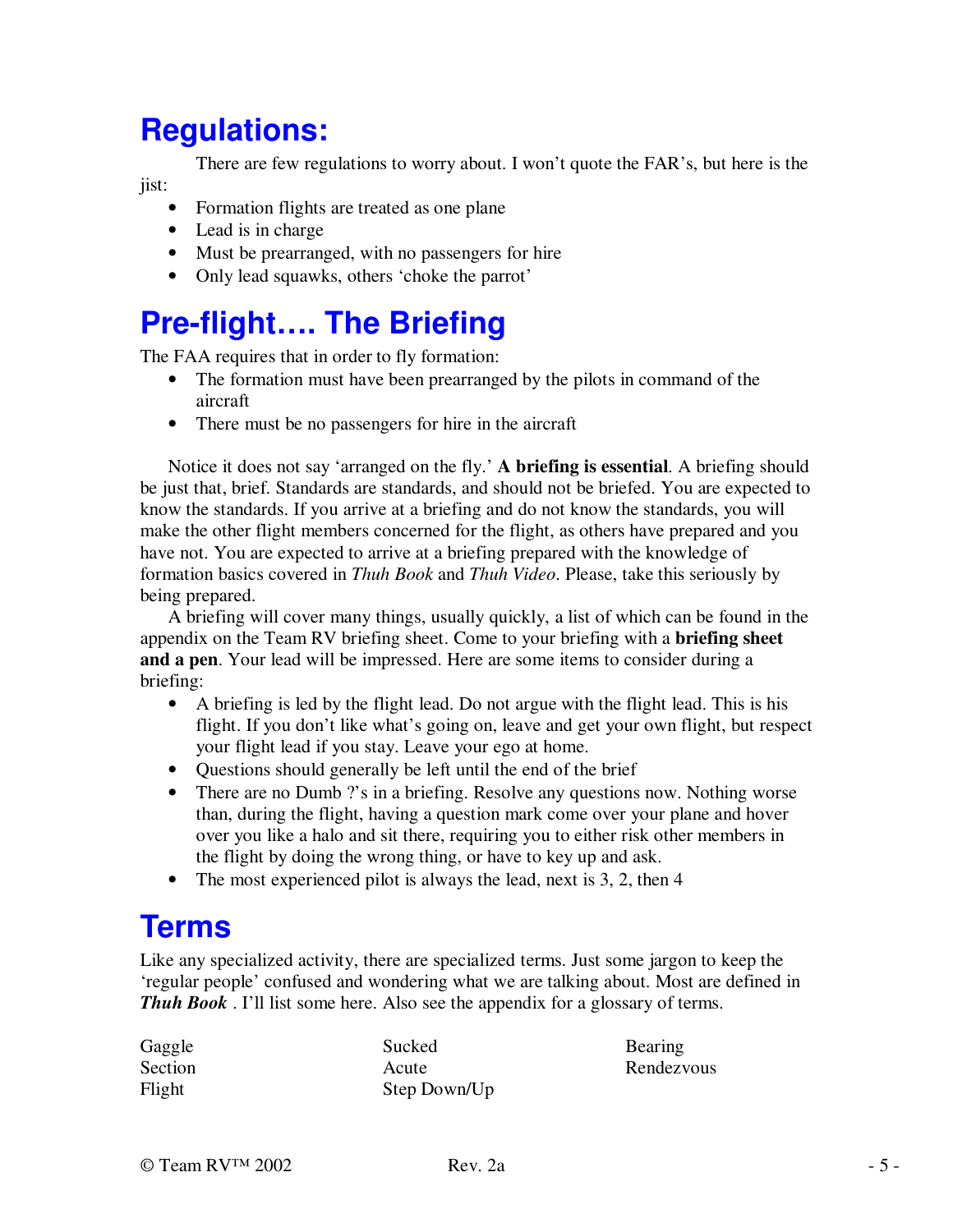The Break/Initial/Pitchout Kissoff Gimmie One/Some

Call Sign Parade Enroute Gib

Tally Ho No Joy

## **Communications**

Key to the art of formation flying, has nothing to do with flying at all, its communicating. There are four forms of communication in formation flight: Hand signals, plane signals, body language, and voice. Oddly enough, voice is used the least thanks to the old military guys. Turns out voice is not very practical in formation flight, particularly in larger formations. There is an old military saying that holds true today. There are two things lead wants to hear from 2. '2' and 'lead your on fire!' **A good formation is a quiet formation**.

### *Hand & Plane signals*

Covered well in *Thuh Book* so I'm not gonna do it here. It suffices to say, know your hand & plane signals.

### *Body Language*

This is simply the '**Head Nod'.** Lead gives a signal, wingman nod his head in an exaggerated way as if to say 'got it!' If you don't 'got it' don't nod your head. There is also the tap of your head to confirm that you have received the 'you have the lead' signal.

### *Voice*

Voice is used in four areas of formation flight. Check-ins and Check-outs ('2'), position reports ('4's in'), Lead communication with the world, and in emergencies.

#### **Check-in's and Out's**

Used for frequency changes. What's important here is a positive cadence. 'Eagle flight, frequency change 122.75 go, 2, 3, 4.' You do not leave frequency w/o all flight members checking out.

When checking in on a controlled freq like a tower freq, flight lead WILL NOT check the flight in as this leads to ATC confusion. The flight waits for an appropriate time to do so on their own, initiated by 2. Example:

'Tower, experimental N686MS eagle flight of 4, 8 miles east, inbound for the initial with bravo.'

' Eagle flight continue, report the 3 mile initial runway 25, expect left break' 'Wilco 3 mile initial, expect left break, eagle flight' '2,3,4'

#### **Position Reports**

When going into trail, '2's in, 3's in. 4's in'. When going into diamond, '4's in.' After a break, '2's in, 3's in, 4's in'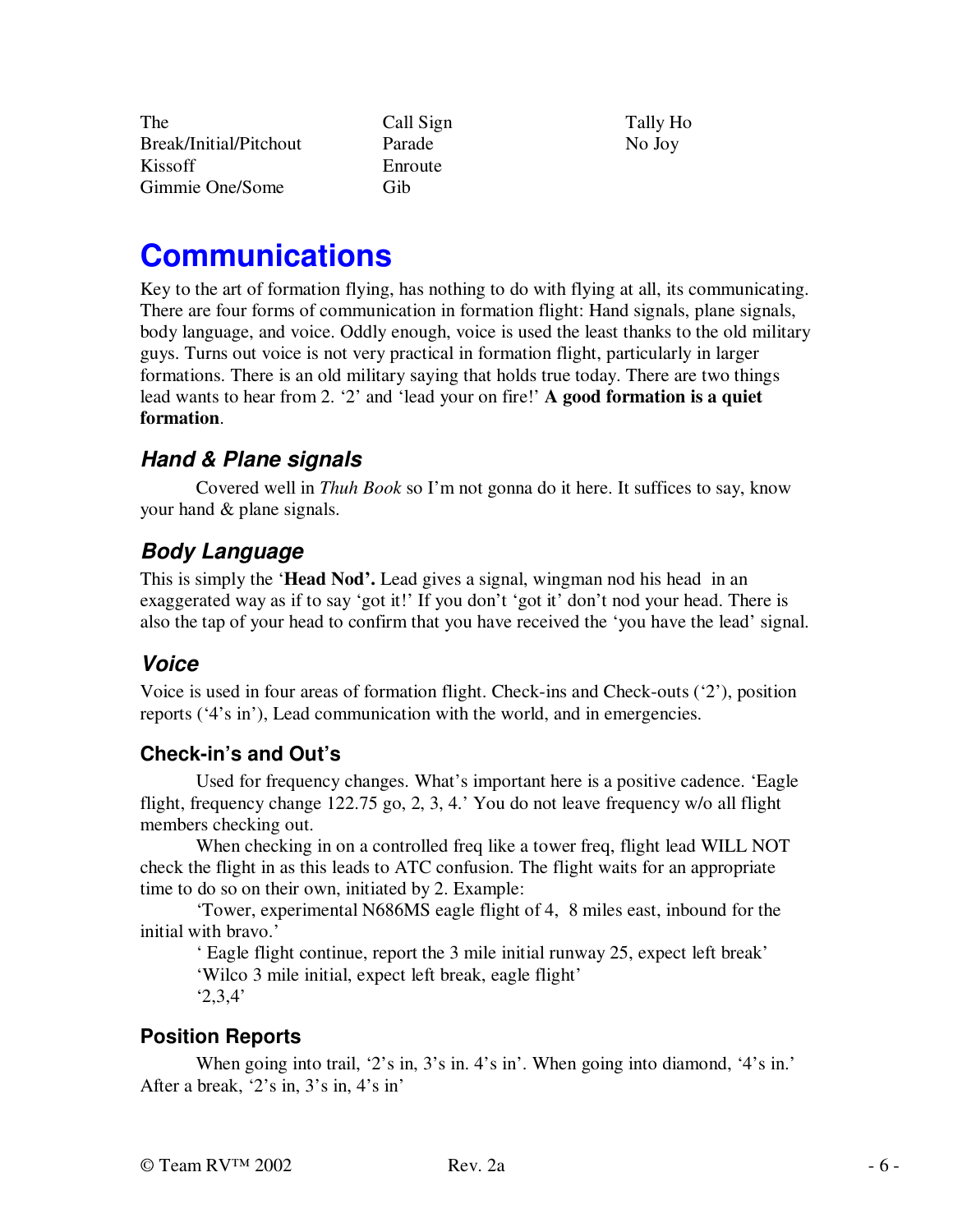#### **Emergencies**

This is not the military so we certainly should just chime in an emergency or if there is a safety problem. HEFO works, voice is more effective and timely. Examples:

' 2's aborting' , meaning takeoff, for a flat tire for example 'Traffic 2 o-clock low'

'Power lines, pull up'

## **Flight Positions**

A flight, consisting of 2 sections, 4 planes, has 4 positions. Lead, known as lead or 1. Lead's wing known as 2. Section two's lead known as 3, and 3's wing known as 4. Got that? Again: The leader is always number 1. Number 2 is on the left wing of the leader. In a three-airplane element number 3 is on the leader's right wing. In a finger-tip (as the four fingers of your right hand) the number 4 aircraft flies on number three's right wing. In right echelon, number 2 is on the leader's right wing and number 3 is on number 2's right wing. If there is a fourth aircraft it is on number 3's right wing. In level flight when **a wingman is in the proper position**, the leader's outboard aileron hinge that hangs underneath is lined up with the spinner. Otherwise called '**aileron hinge to spinner**' when lead is not happy with his wing's position. This gives a vertical spacing for safety. If leads engine quits, he will immediately slow down and the flight will not have time to react. He will slide back and the flight will pass on by. Flights are always 'stepped down' unless lead requests otherwise with the proper signaling.

## **Responsibilities**

#### **Lead**

Always, unless training, the most experienced formation pilot is the flight lead. He has ultimate responsibility of the flight and its members. A lead must be trusted by his members, and must fly to the skills of the weakest wingman. Here are some other responsibilities.

- Flight communications, navigation
- **Flight Safety, attitude, discipline**

#### **Wingman**

- Fly your position
- Communicate to others with hand signals
- Fly your position
- Watch occationally for traffic
- Fly your position
- Instill confidence in your lead by flying smooth, safe, tight formation.
- Fly your position
- Acknowledge signals with your head nod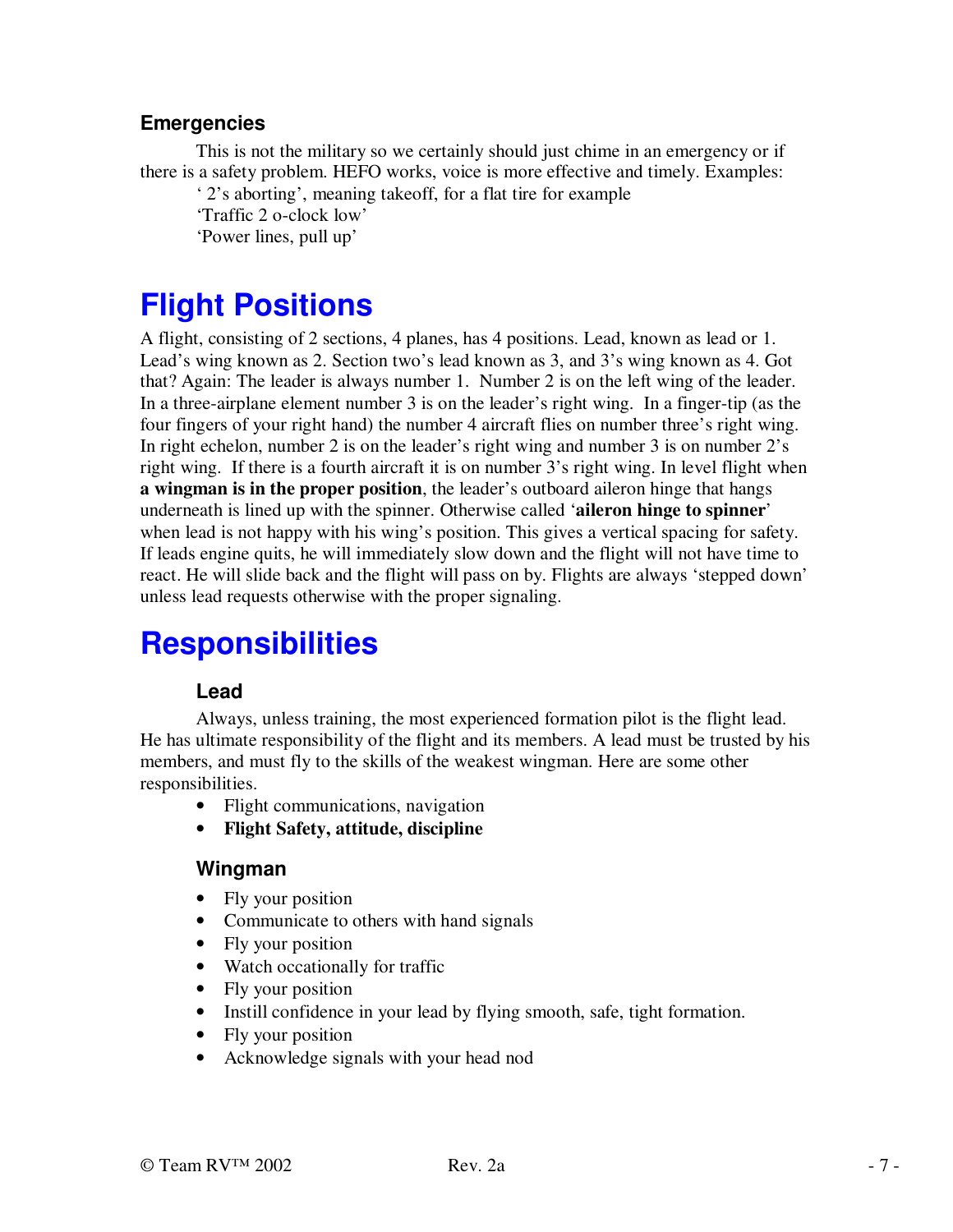## **Flying**

There is a saying in the formation world; **you are in formation from startup to shutdown**. This is so true. You see, when you are in formation, everyone is watching from startup, to taxi, to flying, to landing, to shutdown. Remember this is a discipline. So look to lead for startup and taxi at the briefed position. Stay tight, look good, drive sharp, fly straight and you will be rewarded with the feeling of a true formation flight. Now onto a sample flight.

### *Startup*

OK you' ve been briefed, you' ve prepared, you jump in your plane and fire up. **BUT WAIT**!! Remember you are a wingman and you take ALL your cues from your section lead. You are not a lone pilot now, you are part of a team. Get in your plane and be ready to fire-up at the briefed time and look for the startup signal.

Look for the startup signal and fire up with the team in unison. Be ready for the freq check-in.

### *Taxi*

Taxi at the briefed position, usually staggered. About 1 plane length clearance. Stay tight.

### *Run up*

Pull in together, turn together, position staggered if possible. Make your run-up brief. Try to cover your checklist while taxiing. Pass the 'thumbs-up' ready signal up the line. 3 is looking at 4. When 4 is ready he thumbs-up to 3, 3 to 2, and 2 to 1. When lead receives the thumbs up signal from 2, lead knows the flight is ready. You should be on freq and ready for check-in

### *Position and hold*

When given clearance for takeoff, lead will take a position and hold. 2 will line up nearly wing abreast with lead, 3 behind lead etc. 2 lines up forward of the flying position for safety in the case of a problem on take-off. If leads main blows on your side during takeoff, if you were lined up aft of lead, he' d be into you, and you' d both be in trouble. Lining up nearly **wing abreast** lead will allow you to pass on by with some clearance should there be a problem.

During a section take-off, lead will signal run-up. Set the brakes, power to mag check 2000rpm, wait for leads' head-back and drop to release brakes. 3 will depart at the briefed interval, usually at leads' wheels off point.

### *Formation/Section Takeoff*

This is an extremely fun maneuver and very easy to fly. It is also the most dangerous part of the flight. Here are some tips:

- **Do Not** wingtip overlap
- Consider putting wingman upwind
- Almost line abreast for safety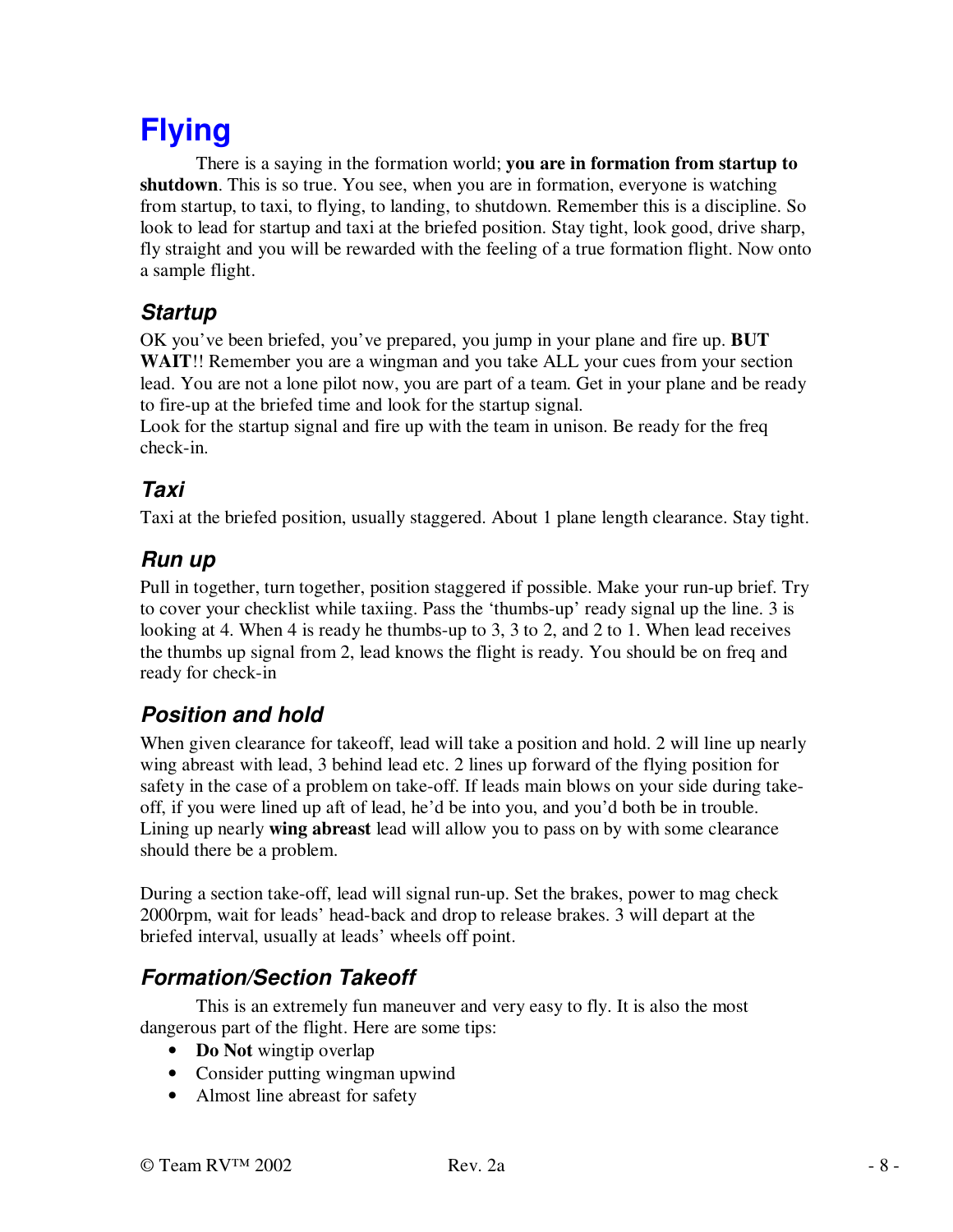- Pay attention to signals, run up and brakes release
- Last chance to check stuff during run-up. Gages, instruments etc. Look at your leads' plane for final inspection. Remember, your about to roll into the most dangerous part of the flight, take-off.
- Should take about 5 sec to get to takeoff power setting from brake release
- Lead should give wingman about 4" of power
- Leave together, then wingman takes position
- On aborts:
	- o Key up 'call sign abort' , the rest of the flight continues
	- o Other planes do not abort
	- o Only lead can call 'Flight abort'

#### *Departure*

3 will join with lead and you will be enroute to the maneuver area. Usually lead will enter a slight turn and allow either his wing to join, or the other section to join. 2 Always joins to the inside of 1, **always**. Be prepared for a freq change.

#### *Station keeping*

This is the essence of formation flight. Two simple words, but not easy to do. It is just practice, practice, practice. Here are some tips:

- Don't delay in positioning, **anticipate** is the key, and do it now!
- Understand the dynamics and physics of motion
- With a c/s prop, keep rpms at 2550 or better. You will need the power.
- Maintain the same relative position, always small rapid changes
- Never stack up, especially in a turn unless told to do so
- **Use your rudder** for position movement
- Fore and aft movement is the most difficult to control
- You are always making corrections to stay in position
- Lead is always working in a tighter envelope w/ speed, power and position
- The more power you give your wing, the better you will look
- Lead should lead turns, meaning a gradual increase in turn rate
- Line up your points on the lead, cross reference w/ other planes
- Stay in trim
- It is more difficult and more dangerous to fly loose

#### *Enroute*

Lead will position the team for the enroute formation and spacing. Be on the lookout for a signal to spread.

#### *Maneuvering*

The standard formations are left and right fingertip, left and right echelon, diamond and trail. *Thuh Book* does not cover these signals well. The biggest confusion comes from the fist and double pump. If a fist, lead is talking to his wing for a cross-under. If a double pump, lead is talking to the second element for a cross under. 3 should always pass the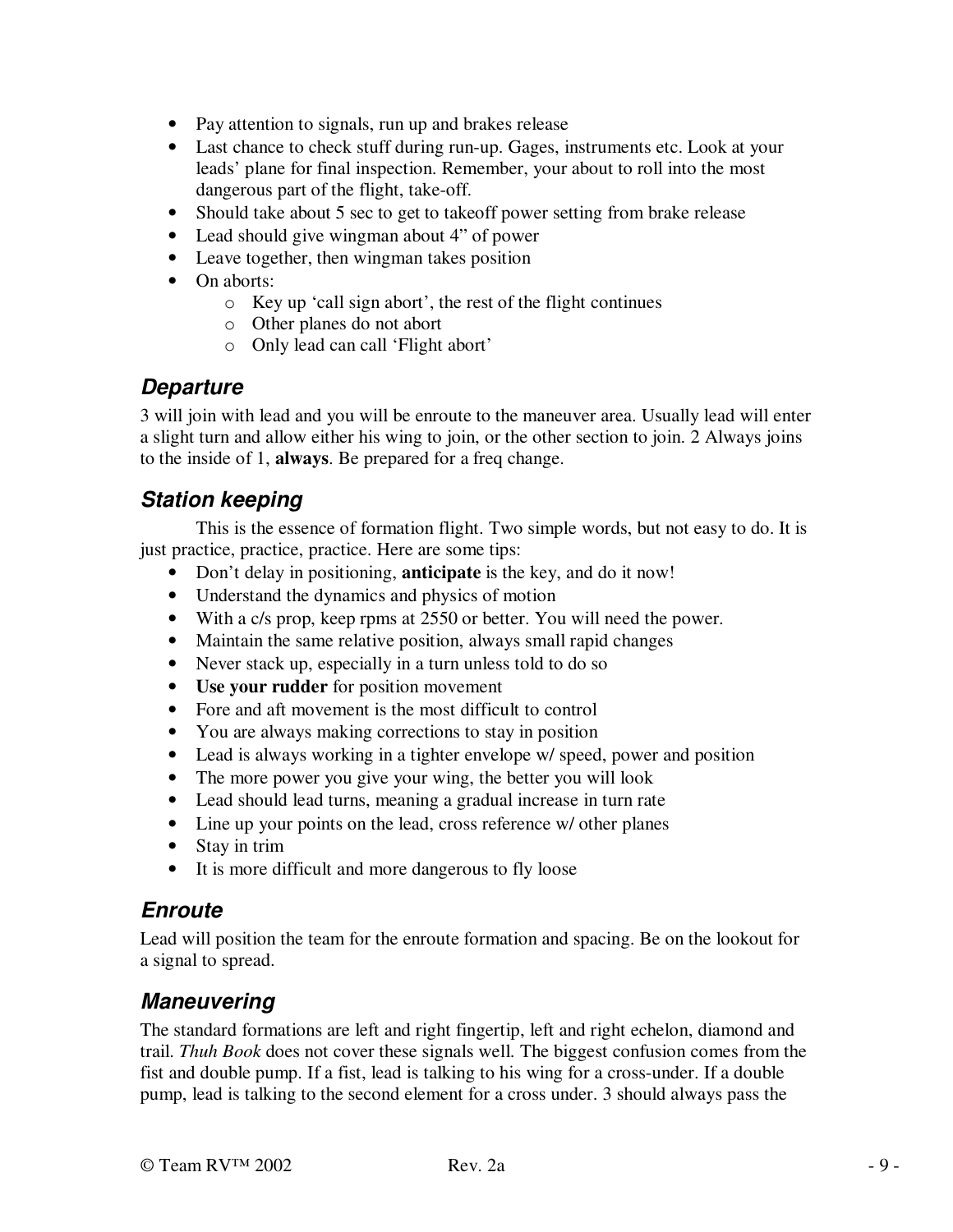signal to 4 to keep him in the loop. The rest is straight forward. Here are some general tips:

- **Relax and fly the position**
- Small, smooth, rapid movements
- Anticipate required throttle changes
- **Never** pass lead
- All members fly off lead
- Practice practice practice
- Lead holds a constant briefed power/speed
- Look at other members as a cross reference to your position
- Never belly up to your lead.

## **Standard Formations**

#### *Finger Four*

By far the most common formation. Typically strong right is your briefed 'standard' formation. Meaning this is the one you will return to before going to another formation. In this formation remember:

- Wingtip clearance
- Turn as one ship, as opposed to an echelon turn
- Remain stepped down
- 'aileron hinge to spinner'

#### *Echelon*

Typically used for an arrival to perform an initial or break. Remember this:

- Never turn inside an echelon
- This is not a very maneuverable formation
- Keep your lead on the horizon in a turn, as opposed to a fingertip turn

#### *Trail*

Trail, close or extended is fun and easy to fly since the guy in front of you is a giant ADI. Just match his wings and you are good to go. As you progress this can move to a 'tail chase' and the beginning of formation aerobatics. Remember this:

- Keep your nose/tip clearance
- Stack down for safety and clearance

## **Other Formations**

#### *Cross Unders*

- Maintain your nose to tail clearance
- A smooth fluid motion
- Don't pull too much power in sliding back
- It's a down, back, over, up maneuver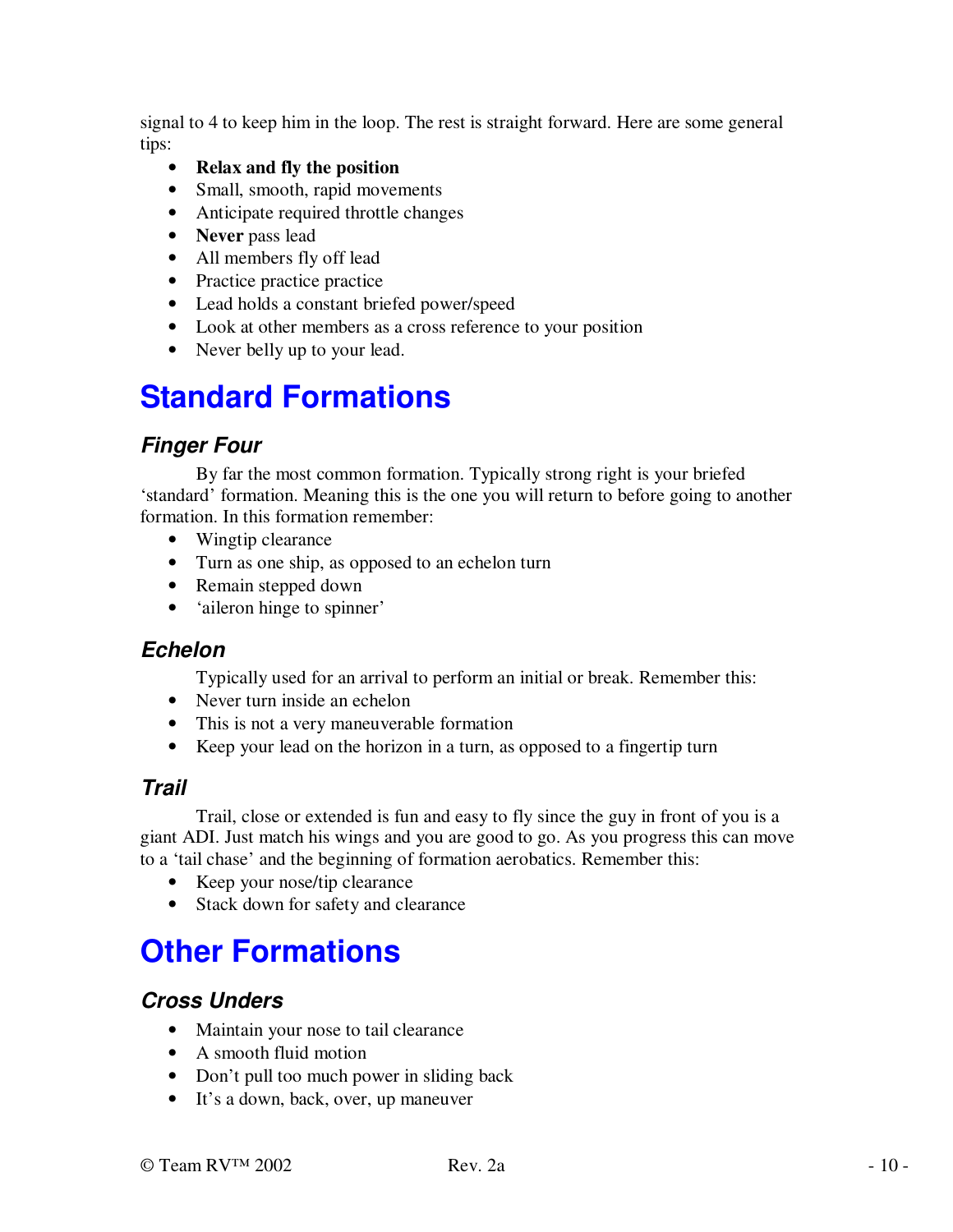- Take additional step down
- Control your relative motion

#### *Close Trail*

- Does not have many practical or tactical uses
- Easy to fly, and the guy in front of you is your ADI
- $\bullet$   $\frac{1}{2}$  ship back, low enough to clear turbulence

#### *Cruise/Free cruise*

- 2-4 ships out
- wing is free to maneuver in turns

#### *Extended trail*

- Excellent training tool for geometry
- $\bullet$  2-4 ships back
- Wingman holds power, only angle changes to cut off
- Free to maneuver 60° radius, very maneuverable formation
- Fun and can get progressively more radical in maneuvers with practice
- Lead should see wing cutting off his turns

#### *The Break/Initial*

Practiced for fun, practical for landing. The break is the fastest way to break up the formation for landing. *Thuh Book & Thuh Videos* do a good job of explaining this. Here are some notable tips:

- Don't pull up during the  $2+g$  pull on the break, exit altitude is the same as the entry, unless briefed differently. Navy guys do the vertical pull up and away, air force jocks begin the initial at pattern and pull out level.
- If doing a break in the air, don't forget to call  $2$ 's in.'
- Watch your spacing,  $180^\circ$  turn,  $\frac{1}{4}$  mile spacing
- Land alternate sides of the runway

### *The Rejoin*

Without out a doubt, the most difficult task in formation flying, easy to understand, difficult to master. You need to see and do this maneuver in order to get it right. Again *Thuh Book & Thuh Videos* do a good job of explaining this. Here are some notable tips:

- Keep the lead in the same spot on your windshield, maintaining the 45 ° intercept
- Parallel leads' course as you approach the last 20 yards
- Think smooth, don't make lead nervous as you approach
- If your closure rate is too high, just go under, stabilize, and rejoin
- Come *up the line* as you rejoin
- Know where ALL the flight members are during the rejoin
- Never *belly-up* to lead
- 2 always joins inside
- Add 10knt speed to your join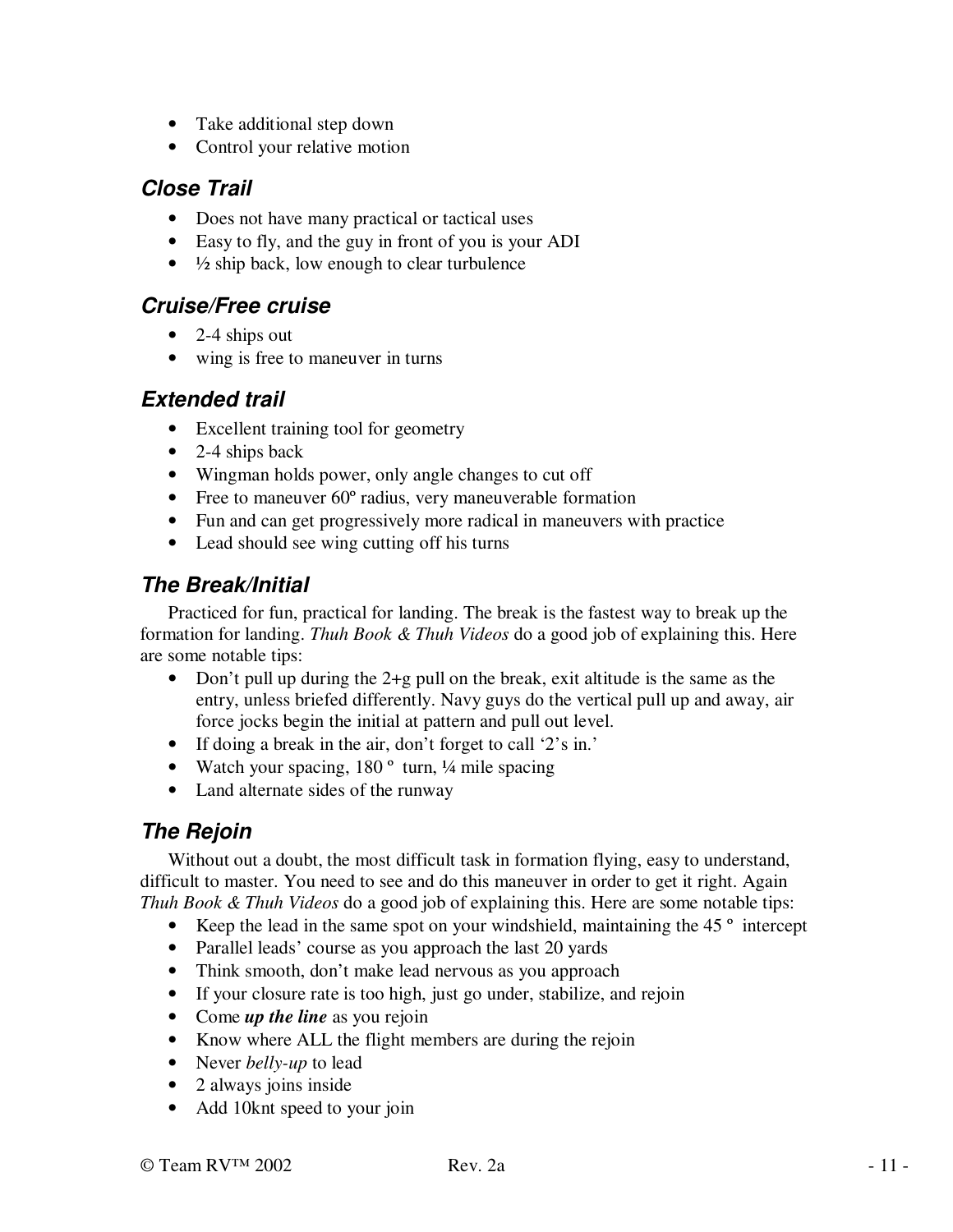- Point your nose slightly ahead of lead during lead pursuit
- Lead will just grow on your screen
- Typical problems:
	- o Too fast and overshoot, which is not the end of the world, just go under, stabilize, and rejoin
	- o Too much bank in close and going belly up. Expect lead to chew you out, or throw you out, if this happens
	- o May end up in a tail chase

#### *Formation Landings*

Now this is a real challenge, and mostly relies on lead to be smooth, and gentle. Fly a larger pattern, take more time to do things. Here are some more tips:

- Same wind considerations for wingman as takeoffs
- Wingman likes the outside, but will settle for inside
- Do not rush, take longer stabilized approaches
- Stack line abreast and level, don't stack low
- Touch wheels simultaneously with lead, flying leads' wing all the way in
- Stay on your side of the runway all the way to the end

## **Emergencies**

There are a few emergencies to consider and they will happen in 3 places; Takeoff, flying, and landing

### *Take-off*

If you line up on the runway correctly, most emergencies will not result in a collision. Remember to line up almost line abreast, meaning spars almost lined up. Should either plane have a problem, **the other plane keeps on going.**

### *Flying*

There are just too many possibilities to consider while flying, with virtually all of them not affecting the flight as long as **everyone has taken the proper position**. Discuss any possibilities you are unsure of with your flight lead during the briefing. Remember these few points

- **Maintaining your proper position, stepped down** is the single most important thing you can do to prevent a catastrophe
- Typically the plane with the trouble takes the lead to work the problem
- **If a mid-air is imminent**, the pilot seeing the midair coming calls 'break (*direction)*' and the flight immediately breaks and performs a max G pull. This is a one time only, 'save your ass' maneuver and not to be practiced under any circumstances.

#### *Landing*

The same issues apply for landing as for take-off. A smooth lead will keep the flight stable as the transition is made from cruise to touchdown.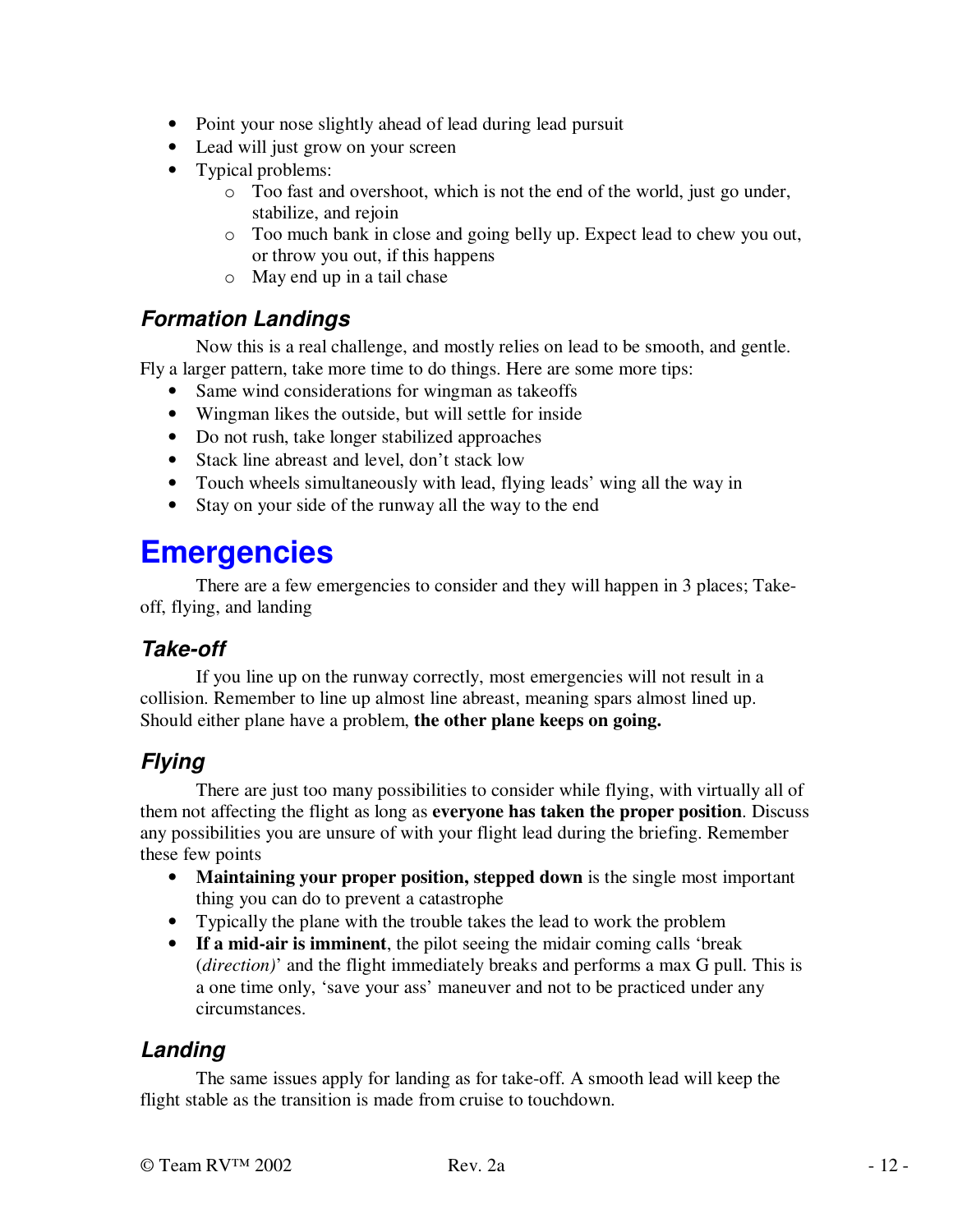• Fly your lead 'acute' , well forward and **again, almost line abreast**. As you touchdown, be very watchful for trouble as this is when it will occur. A collapsed gear, blown tire, & wind gust can be compensated for if you are nearly line abreast with the wingman upwind, the working airplane should slide right on by.

### **Summary**

If you have read *Thuh Book*, watched *Thuh Videos*, and been given this training seminar, you are well prepared to begin formation training. Be safe, have fun, learn from each other, practice often, keep your attitude and discipline in check, and you will be rewarded with one of the most fun and challenging experiences of flying; You and your buds flying around the patch, looking good, feeling great. Enjoy and be safe!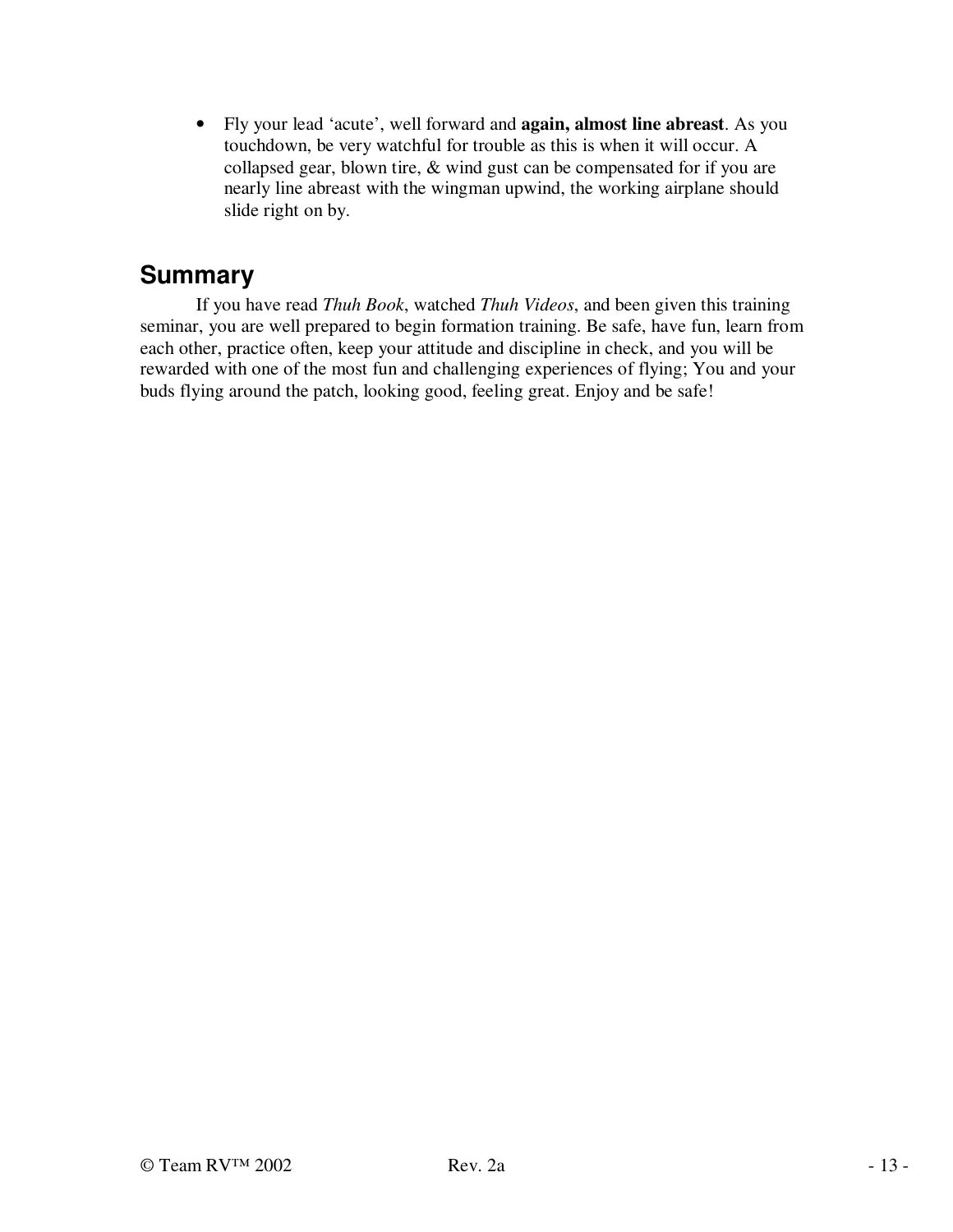### **Appendix**

### *Sample Briefing Sheet*

| <b>Flight Call Sign_</b> |                 | Date           |                   |
|--------------------------|-----------------|----------------|-------------------|
| <b>Weather: Wind</b>     |                 | Atl. Setting   | Cloud Layer       |
|                          | <b>Position</b> | $N$ -#(last 3) | Name (first)      |
|                          | Lead            |                |                   |
|                          |                 |                |                   |
|                          | 2               |                |                   |
| <b>Conta</b> Geor        |                 |                |                   |
|                          |                 |                |                   |
| <b>Frequencies:</b>      |                 |                | <b>Time Hack:</b> |

| Outbound           | <b>Inbound</b>     |                   |  |
|--------------------|--------------------|-------------------|--|
| Atis               | Atis               | <b>Start</b>      |  |
| Ground             | <b>Ground</b>      | <b>Takeoff</b>    |  |
| <b>Tower</b>       | <b>Tower</b>       | <b>Rendezvous</b> |  |
| <b>Departure</b>   | <b>Departure</b>   | Overhead          |  |
| <b>Enroute</b>     | <b>Enroute</b>     | Other (           |  |
| <b>Airshow Ctl</b> | <b>Airshow Ctl</b> | Other (           |  |
|                    |                    |                   |  |

| <b>Enroute Alt.</b>     | <b>Enroute Airspeed</b> |
|-------------------------|-------------------------|
| <b>Rendezvous Point</b> | <b>Orbit Alt/Speed</b>  |

**\_\_\_\_\_\_\_\_\_\_\_\_\_\_\_\_\_\_\_\_\_\_\_\_\_\_\_\_\_\_\_\_\_\_\_\_\_\_\_\_\_\_\_\_\_\_\_\_\_\_\_\_\_\_\_\_\_\_\_ \_\_\_\_\_\_\_\_\_\_\_\_\_\_\_\_\_\_\_\_\_\_\_\_\_\_\_\_\_\_\_\_\_\_\_\_\_\_\_\_\_\_\_\_\_\_\_\_\_\_\_\_\_\_\_\_\_\_\_ \_\_\_\_\_\_\_\_\_\_\_\_\_\_\_\_\_\_\_\_\_\_\_\_\_\_\_\_\_\_\_\_\_\_\_\_\_\_\_\_\_\_\_\_\_\_\_\_\_\_\_\_\_\_\_\_\_\_\_**

\_\_\_\_\_\_\_\_\_\_\_\_\_\_\_\_\_\_\_\_\_\_\_\_\_\_\_\_\_\_\_\_\_\_\_\_\_\_\_\_\_\_\_\_\_\_\_\_\_\_\_\_\_\_\_\_\_\_\_

**\_\_\_\_\_\_\_\_\_\_\_\_\_\_\_\_**\_\_\_\_\_\_\_\_\_\_\_\_\_\_\_\_\_\_\_\_\_\_\_\_\_\_\_\_\_\_\_\_\_\_\_\_\_\_\_\_\_\_\_

**Planned Maneuver Sequence:**

| Landing:          | <b>Notes:</b> |  |
|-------------------|---------------|--|
| <b>Pattern</b>    |               |  |
| Alt.              |               |  |
| <b>Formation</b>  |               |  |
| <b>Pitchout</b>   |               |  |
| <b>Interval</b>   |               |  |
| <b>Airspeeds</b>  |               |  |
| <b>Bingo Fuel</b> |               |  |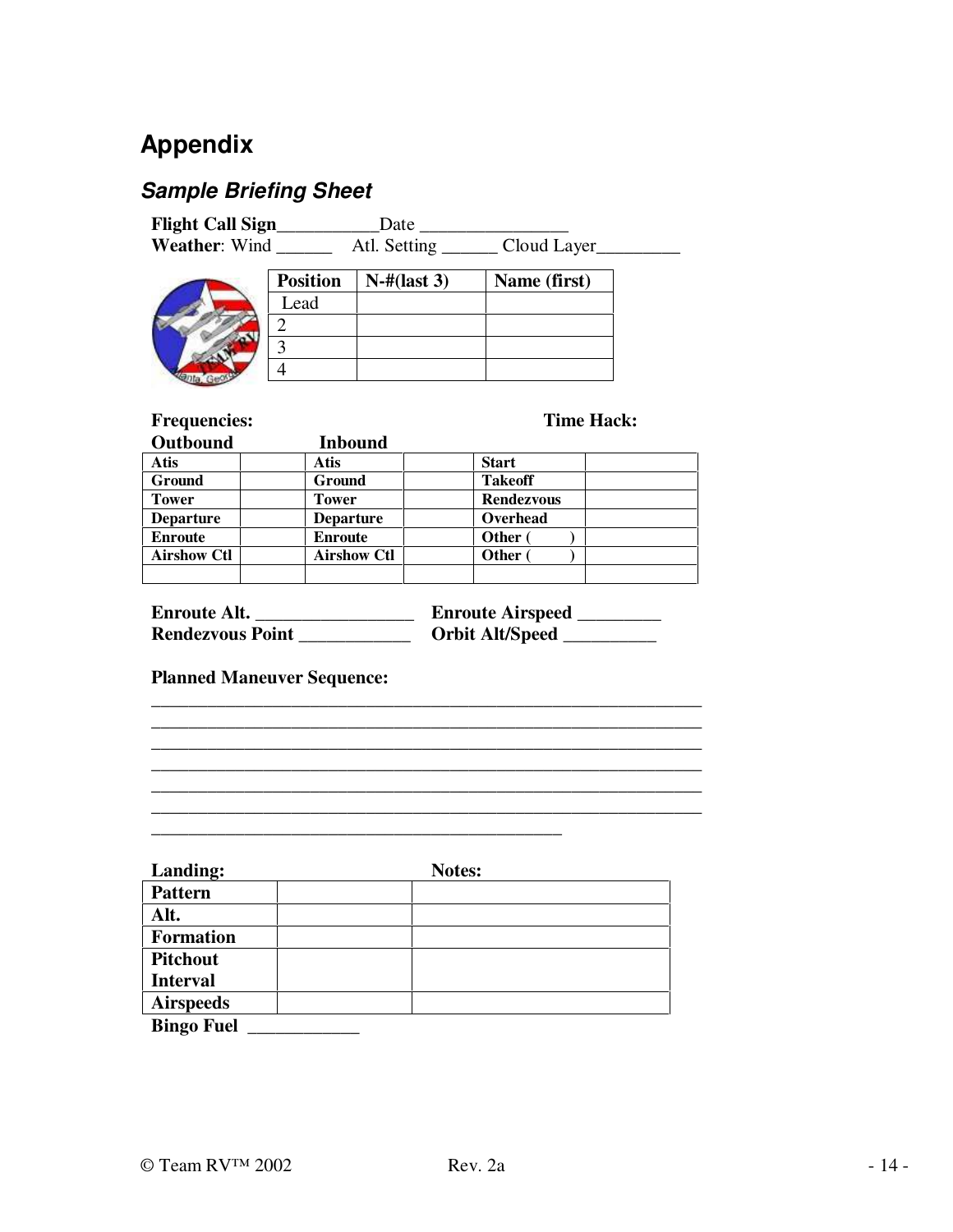## **Little Cheat Sheet For Formation Changes**

| <b>From</b>                   | <b>To</b>                     | <b>Signal</b>                                           |
|-------------------------------|-------------------------------|---------------------------------------------------------|
| $\ddot{+}$                    |                               | <b>Fist</b>                                             |
| $+$ <sup>+</sup>              |                               | <b>Double</b><br><b>Pump</b>                            |
| $+$ <sup>+</sup>              |                               | Four<br>To<br><b>Slot</b><br>3 sgnl 4                   |
| $+$ <sup><math>+</math></sup> |                               | Pitch<br>Up<br><b>Down</b>                              |
|                               |                               | <b>Fist</b><br>$2$ sgnl $3$                             |
|                               |                               | <b>Double</b><br>left<br><b>Pump</b>                    |
|                               |                               | <b>Rock</b><br><b>Wings</b>                             |
|                               | $+$ <sup><math>+</math></sup> | <b>Rock</b><br><b>Wings</b><br>Shlw turn<br>2 join insd |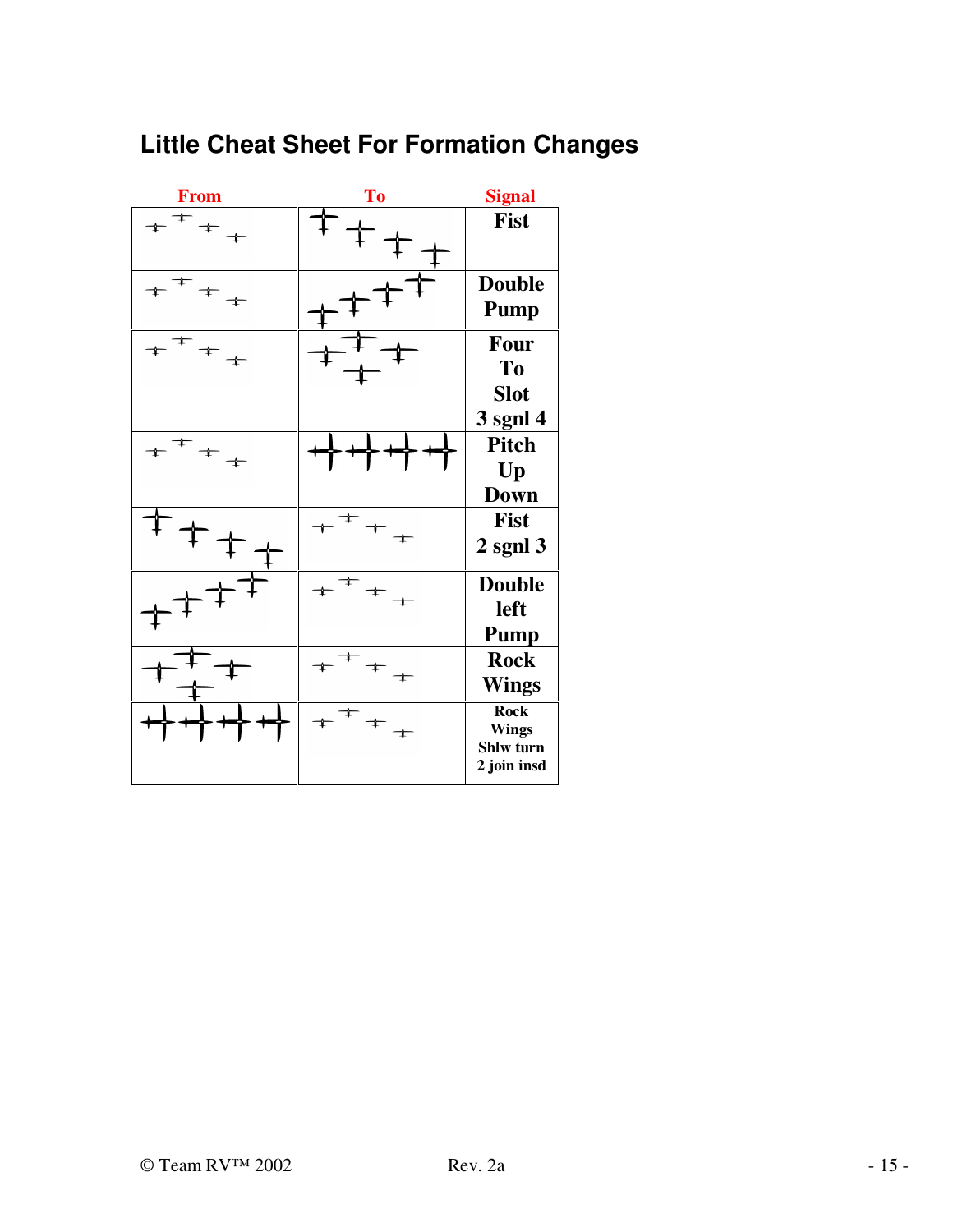### **Glossary of Terms** *Snagged from the Blackjack Squadron*

**FORMATION:** A disciplined flight of two or more aircraft under the command of a fight leader using a standardized set of signals and commands to direct the wingmen. Not to be confused with a GAGGLE of aircraft.

**GAGGLE:** An undisciplined group of aircraft, milling about in roughly the same piece of sky, sometimes attempting to impersonate a FORMATION.

**SECTION OR ELEMENT:** A flight of two aircraft. The section is the basic fighting element and is self-supporting covering each other's six o'clock in combat (real or otherwise), and providing back-up on routine flights with radio or equipment malfunctions in addition to moral support and good company.

**DIVISION OR FLIGHT:** Four aircraft, consisting of two sections or elements, each with it's own leader, but under the command of the lead element's leader, who is designated ''flight lead." The flight is usually led by the most experienced pilot, with the second element leader as his deputy flight lead.

**SUCKED:** To fall behind the lead, or be too far out on the position bearing to be able to join up with available engine power.

**ACUTE:** The opposite of "sucked." To be in a position too far forward in the formation or on a bearing (angle) that would place the aircraft too far forward during rendezvous, creating an uncomfortable closure rate and angle for the joining aircraft; vis. an "acute' rendezvous bearing as compared to a "sucked' rendezvous bearing.

**NOSE TO TAIL OVERLAP:** As viewed from above, the nose of the #2 aircraft is farther forward than the tail of the #l. Naturally, as long as there is lateral separation between aircraft, no danger exists.

**WINGTIP OVERLAP:** No lateral separation exists. A time to be smooth and concentrate if you also have nose to tail overlap.

**STEP DOWN:** The #2 aircraft is a couple of feet or more lower than the lead. This allows room to maneuver in case of turns into the wingman.

**STEP UP:** What the thinking wingman does when the leader's making low passes!

**BEARING:** The horizontal angle on the lead as flown by the #2 aircraft. (If the wingman were to overrun his leader and fly too far forward of a proper position, he would be on an "acute bearing." If he is too far aft of his proper position, he is on a "sucked bearing."

**RENDEZVOUS:** To join the flight onto the leader, as after takeoff.